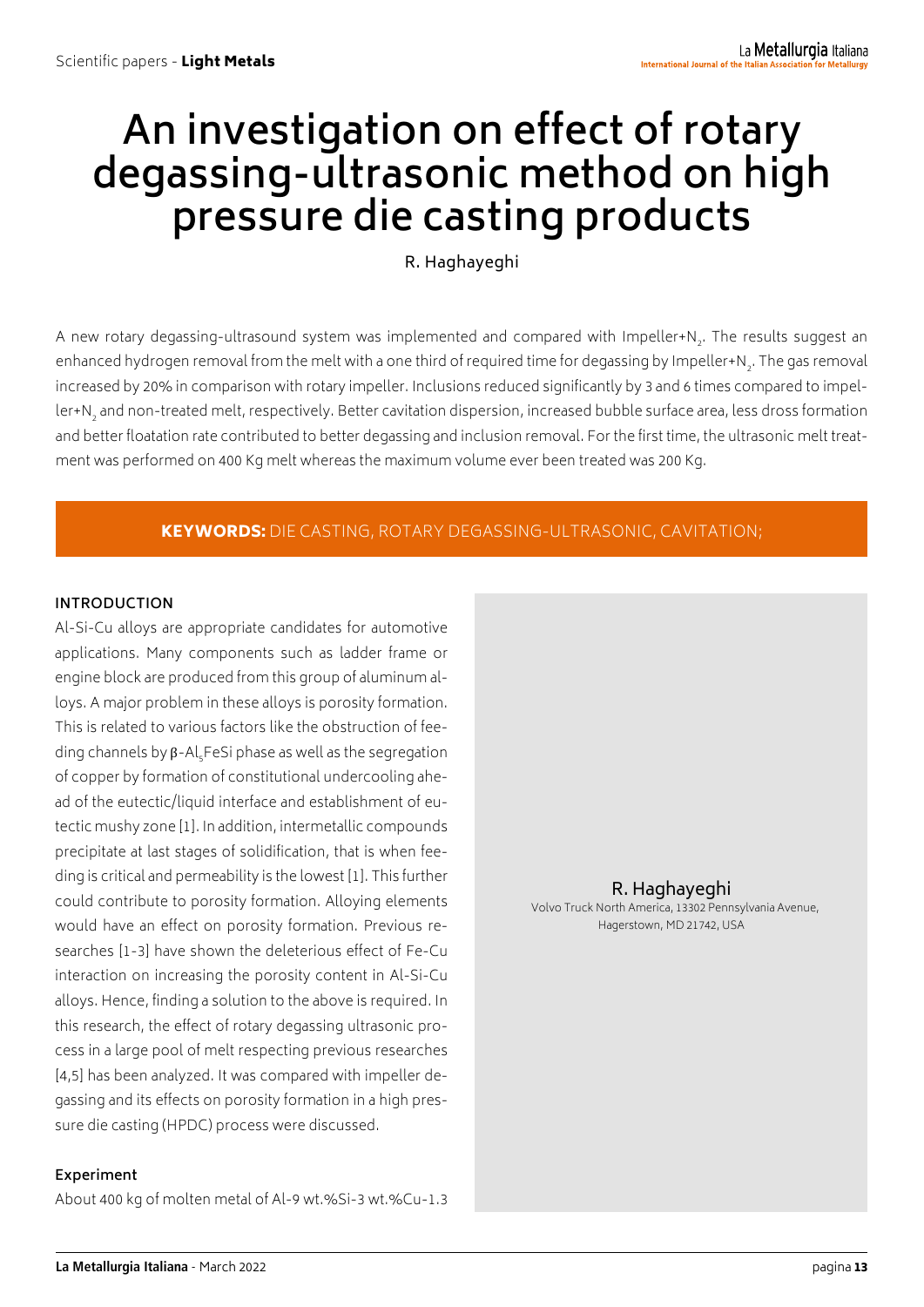wt.%Fe ( $T_{\text{LQUIDIS}}$ =620 oC) melted in an electrical furnace. It was transferred to degassing vessel at 700±5 oC. Two separate processes were implemented to degas the melt, namely a rotary furnace-sonication system and an impeller degassing where N<sub>2</sub> was blown from the bottom of the impeller (Figure 1). The sonication was applied by an air-cooled piezoelectric transducer at frequency of 25 kHz, amplitude vibration of 25 μm and an input power of 1 KW for 3 minutes. Simultaneously, the vessel was rotating (2 rpm) with a circular plate underneath where the ultrasonic horn was located at 2/3 of the radius of degassing tank (Figure 1a). This position was determined based on preliminary experiments which have

evidenced how the sonotrode's position affects the acoustic streaming and the grain morphology of the solidified material [6]. In the other approach, the impeller was applied at a rotation speed of 750 rpm for 10 min where the N<sub>2</sub> was inserted at 5 Lit/min during the degassing process (Figure 1b). In each process, the treated melt was transferred to a cold chamber die casting machine with a locking force of 22 MN for producing a shock tower (10 Kg) with minimum thickness of 1.6 mm. The plunger speed changed from 0.3 m/s to 4.3 m/s with the intensification pressure of 97 MPa. The vacuum was applied after 110 mm of the plunger movement and the casting temperature was 680 oC.



**Fig.1** – (a) The rotating furnace-sonication system; (b) Impeller with nitrogen degassing, (c) Shock tower.

The quality of molten bath was measured via reduced pressure test (RPT) [7] and an image analyzer software examined several pictures (100×100 μm2 ) on RPT samples. The density (D) of each RPT specimen was measured by Archimedean method defined by the equation: D=W $_{\mathrm{a}}$ /(W $_{\mathrm{a}}$ –W $_{\mathrm{w}}$ ), where W $_{\mathrm{a}}$ and  $W_w$  are the specimen's weights in air and in water, respectively. Measurement of inclusions was carried out by PoDFA on 3 kg samples for each degassing method. Tensile tests were performed according to ISO 6892-1 A standard

on sub-size specimens drawn from the castings at defined locations based on ASTM B557 M-15.

### **RESULTS AND DISCUSSION**

The RPT results and the comparison between the degassing methods are shown in Figure (2). As observed, both melts had a similar quality before degassing. The rotary vessel-ultrasound resulted in better degassing efficiency compared with the impeller+N<sub>2</sub>.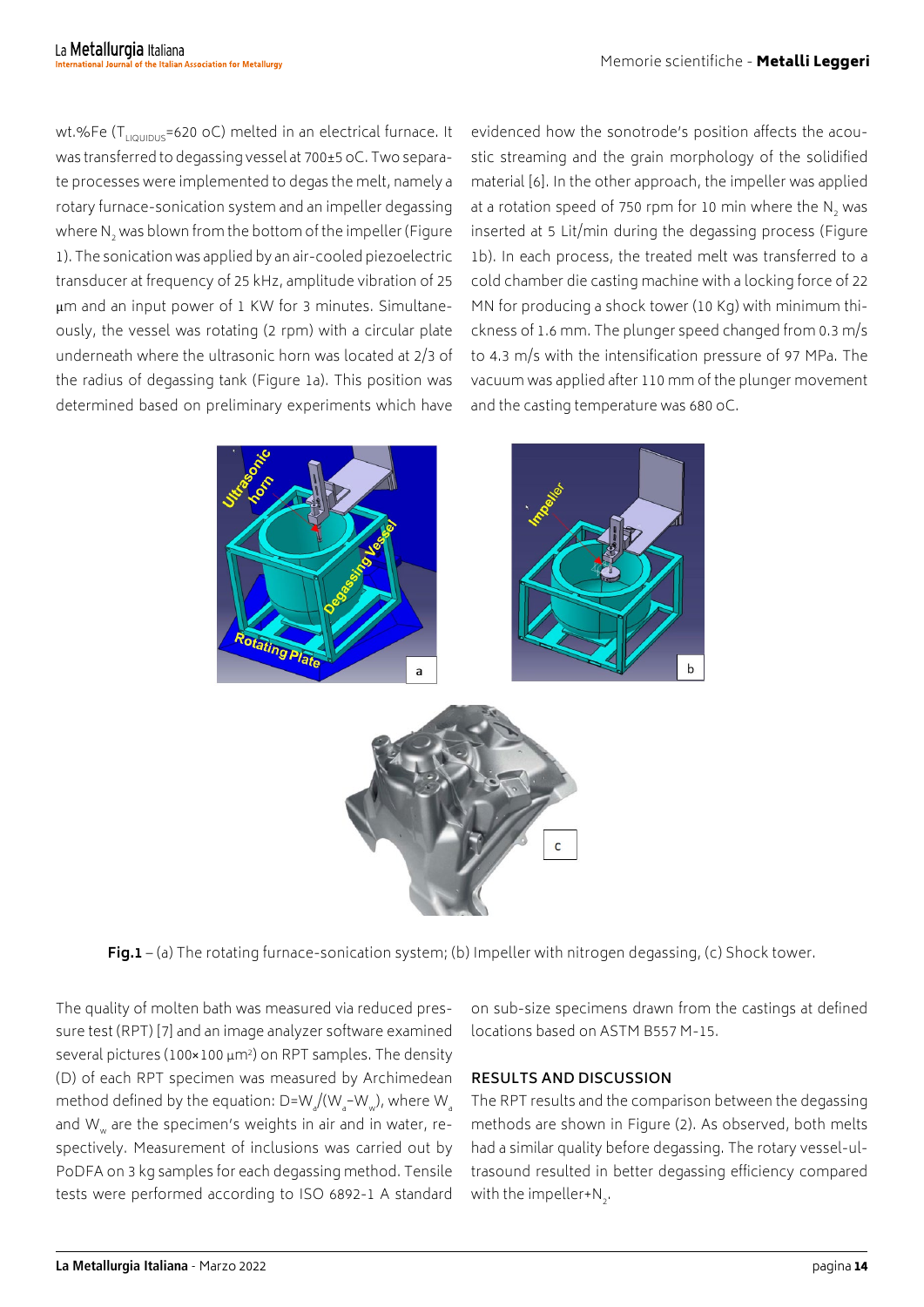

**Fig.2** – Density index of molten metal before and after degassing with two different methods.

By rotary Vessel-Ultrasound, the density index decreased from 10.3% to 2.6% whereas by performing degassing with the impeller+N<sub>2</sub>, the value decreased from 10.5% to 4.6%. This indicates that rotary ultrasound has performed nearly 20% higher in degassing efficiency in comparison with the rotary impeller in one third of the time. It is known that in both impeller and ultrasonic techniques, cavitation degases and clean the melt. The reason of better degassing by ultrasound is based on the bubble density. An investigation by Eskin et al. [8] suggests a bubble density of 1 × 1011 m−3 with initial radii of 1 μm is produced by using a frequency of 17.7 kHz [8]. Such a high density of bubbles with increased surface area would improve the gas diffusion and further gas removal. The rotary system causes better spread of the bubbles throughout the melt to minimize shielding and attenuation effects where the frequency of 25 KHz is applied. In addition, in every acoustic cycle, the Bjerknes force attempts to bring the bubbles together whilst each of the bubbles creates a strong velocity field in the surrounding that gives rise to bubble spacing. These alternate attempts provide a steady state condition in which the distance between the bubbles remains nearly constant [9]. Therefore, more bubbles are available for hydrogen diffusion and further gas removal. Another reason of better degassing by ultrasonic is due to higher dross formation by impeller where the dross acts as an accumulator of hydrogen by adsorption of hydrogen molecules which is significant at above 600oC [10]. The dross level by rotary vessel-sonication system was 245 gr whereas for rotary impeller was 1300 gr. The rotary system competes with new design which was offered by ref [11] where 25% increment was observed on degassing

efficiency.

Furthermore, the rotary vessel-ultrasound system could help for removal of the inclusions. By variation in the acoustic pressure, the cavitation bubbles are exploded and split into two smaller bubbles where a jet stream releases. The inclusions collide with the jet stream and the local variation of the acoustic pressure ruptures the oxide films and inclusions. Therefore, they are attached to the bubbles and float to the melt surface. Smaller bubbles with higher surface tension would contribute in removal of fine Al oxides. Kang et al. [12] has demonstrated the floatation rate of inclusions would increase by 6 times through the cavitation bubbles. Comparatively, the impeller by N<sub>2</sub> process inclusion reduction is a win/lose process. The forced convection helps the agglomeration of the inclusions and their sedimentation whereas at the same time gas blow increases the probability of the attachment of inclusions to a bubble and its floatation. The PoDFA analysis (Figure 3) suggests the rotary vessel-ultrasonic method is more effective in comparison with impeller+N<sub>2</sub> to remove inclusions. This could be attributed to the small velocity of forced convection in impeller system and poor wettability of inclusions. Nevertheless, in comparison with untreated melt the values have improved for impeller+N<sub>2</sub>. The significant amount of carbides is due to graphite impeller whereas for ultrasonic treatment the amount of carbon decreased to 0.09 mm2/kg. With respect to the initial content, the amount of aluminium oxides was decreased by 6 and 3 times by using ultrasonic treatment and impeller+N<sub>2</sub>, respectively.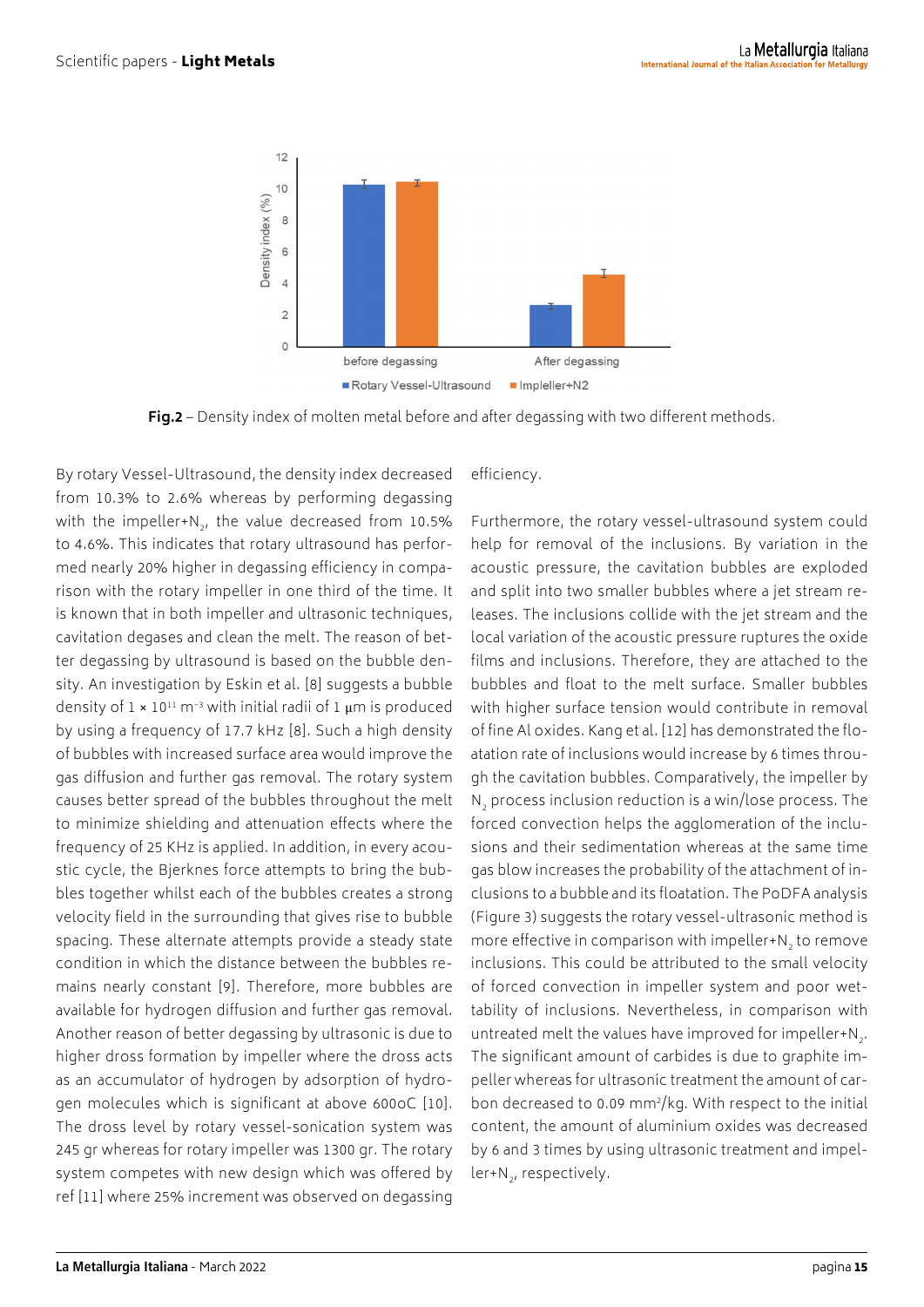

**Fig.3** – PoDFA analysis of untreated, impeller+N<sub>2</sub> and ultrasonically treated melts.

The microstructure of the diecast alloy at untreated, treated by impeller+N<sub>2</sub> and rotary system is shown in Figure (4). More porosity are seen close to the intermetallic particles (e.g. Al<sub>15</sub>(Fe,Mn)<sub>3</sub>Si<sub>3</sub>). The  $\beta$ -phase particles are potential sites for porosity formation regardless of the alloy composition and the type or size of the β particles [13]. By application of rotary process, the intermetallic size has decreased considerably. The rotary vessel-ultraso-

nic system presented YS and UTS of 210 and 303 MPa and elevated elongation to 6% due to primary/eutectic Si refinement/modification as described in ref [14]. Impeller+N<sub>2</sub> and untreated melt presented value of 180 and 165 for YS and 288 and 273 MPa for UTS, respectively. However, the elongation was not higher than 3% and 1% for impeller process and untreated melt, sequentially.



 ${\sf Fig.4}$  – Microstructure of diecast AlSi<sub>9</sub>Cu<sub>3</sub>(Fe) alloy: (a,b) untreated; degassed with (c,d) impeller+N<sub>2</sub> and (e,f) rotary vessel-sonication.